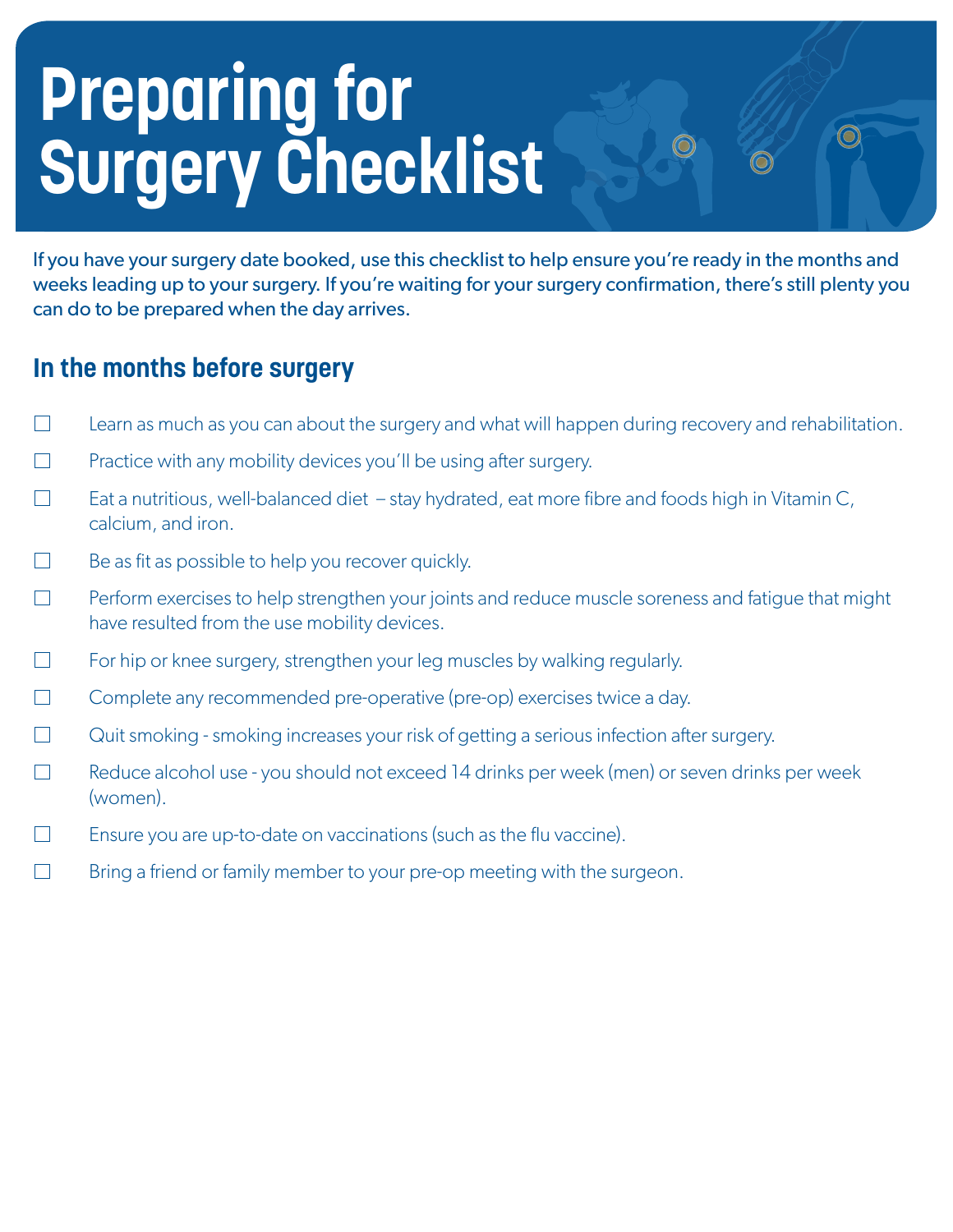## **In the weeks before surgery**

- $\Box$  Arrange for meals during your recovery period (e.g. freeze meals that can easily be reheated during the first week or two after surgery).
- $\Box$  Avoid shaving for 5 days before and 2 weeks after surgery post-op to avoid small cuts in the skin that can harbor bacteria and lead to infection.
- $\Box$  Attend any pre-operative teaching sessions arranged by your surgeon/hospital and follow the instructions. For example, you may need to contact a clinic to schedule your post-operative physiotherapy sessions once you know your surgery date.
- $\Box$  Attend any required pre-op appointments and tests (blood tests, cardiogram, x-ray).
- $\Box$  The surgical team may advise you to stop certain medications (e.g. nonsteroidal anti-inflammatory drugs, blood thinners, medications used to treat rheumatologic conditions, etc.) prior to surgery. If you have questions about any of your medications, ask your surgeon.
- $\Box$  If you are taking opioid pain medications, your doctor may advise that you reduce the dose as much as possible or slowly discontinue use before surgery. Patients who are taking these medications before surgery tend to have more trouble managing their pain after surgery.
- $\overline{\phantom{a}}$ You will be advised to stop taking most supplements, such as multi-vitamins (check with your surgeon).
- $\Box$  Remind family and friends of the date of the surgery so they can support if needed.
- $\Box$  Set up your home so that you can sleep on the same floor you spend most of your day this will help avoid the use of stairs after your surgery.
- $\Box$  Move furniture, rugs and mats to avoid tripping.
- $\Box$  If needed, install a raised toilet seat and/or get a bedside commode (a chair with built-in bed pan).
- $\Box$  Add a small sitting stool for the shower and a non-skid mat for your bathtub or shower.
- $\Box$  Move items you'll use often to an easy-to-access location.
- $\Box$  Plan how you'll get the mail, handle laundry, prepare meals, etc. after your operation.
- $\Box$  Arrange for family and friends to look after any pets and/or plants during surgery and recovery.
- $\Box$  Use armchairs during recovery to support you when you sit down and stand up.
- $\Box$  Arrange your bed so that the height of the mattress isn't too low or too high.
- $\Box$  Have a dental evaluation and address any dental issues before surgery.
- $\Box$  Report any illness leading up to surgery to your surgeon. You should also tell your surgeon if you have any open sores on your body. If you have an infection elsewhere in your body, your surgery may need to be delayed to reduce the risk of developing a serious infection in the new joint.